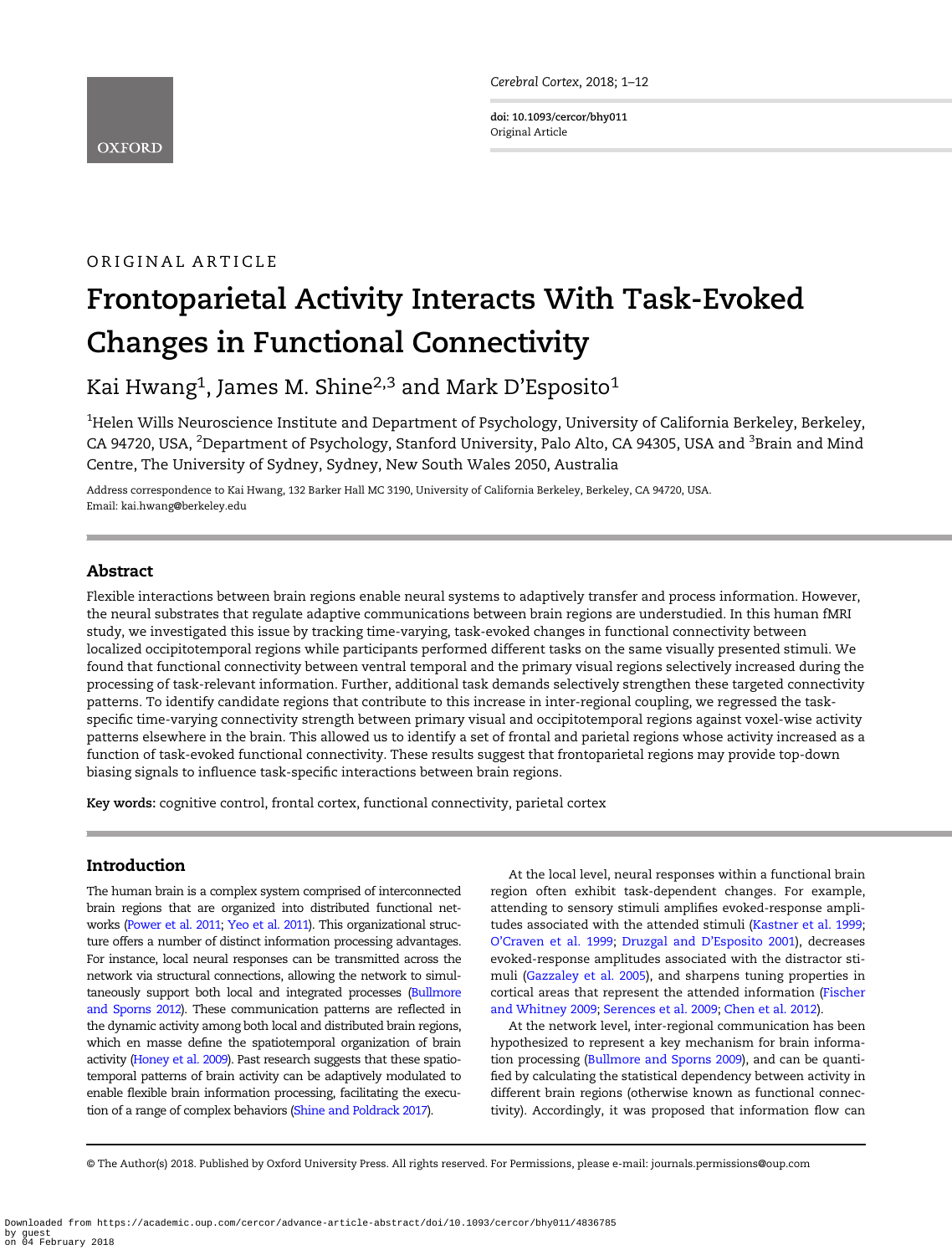be selectively routed according to behavioral goals via feedback (or top-down) signals [\(Miller and Cohen 2001\)](#page-10-0). In support of this hypothesis, attending to or memorizing visual stimuli has been shown to increase functional connectivity between early visual cortices that encode elementary visual features and higher level visual areas that represent more complex stimulus properties [\(Gazzaley et al. 2004;](#page-9-0) [Al-Aidroos et al. 2012](#page-9-0); [Saalmann et al.](#page-10-0) [2012](#page-10-0)). Further, performing different behavioral tasks leads to different functional network configurations ([Cole et al. 2014;](#page-9-0) [Krienen et al. 2014](#page-10-0); [Mattar et al. 2015](#page-10-0); [Cohen and D](#page-9-0)'Esposito [2016](#page-9-0)), which likely reflect selective network reorganization in response to specific information processing demands.

The prefrontal cortex (PFC) and the posterior parietal cortex have been proposed to provide top-down biasing signals to influence sensory and motor processes ([Miller and D](#page-10-0)'Esposito [2005;](#page-10-0) [Cole et al. 2013\)](#page-9-0). For example, attending to visual objects increases neural synchrony between lateral PFC and brain regions that represent the attended objects [\(Baldauf and](#page-9-0) [Desimone 2014\)](#page-9-0), whereas memorizing visual objects increases functional connectivity between frontoparietal regions and occipitotemporal brain regions that represent the to be memorized objects [\(Chadick and Gazzaley 2011;](#page-9-0) [Kay and Yeatman](#page-10-0) [2017\)](#page-10-0). Causal evidence indicates that increases in connectivity between the PFC and distributed brain regions likely reflect the PFC's role in exerting biasing signals to modulate evoked responses within local functional brain regions. For example, patients with PFC lesions showed increased distractor-related evoked responses in posterior cortices ([Knight et al. 1999](#page-10-0)), and temporary disruption of PFC function with transcranial magnetic stimulation (TMS) in healthy individuals reduces stimulus-evoked responses amplitudes and decreases the discriminability of multivariate response patterns of activity within functional brain regions [\(Higo et al.](#page-10-0) [2011;](#page-10-0) [Zanto et al. 2011;](#page-11-0) Lee and D'[Esposito 2012\)](#page-10-0).

In summary, the PFC and the parietal cortex can transmit top-down biasing signals to a targeted specific brain region and influence local evoked responses. In addition, functional connectivity between brain regions can be flexibly configured in response to specific information communication demands. Although several mechanisms have been proposed to explain top-down modulations of local evoked responses ([Desimone](#page-9-0) [and Duncan 1995;](#page-9-0) [Cohen and Maunsell 2009](#page-9-0); [Serences et al.](#page-10-0) [2009\)](#page-10-0), few studies have explored how biasing signals can adaptively modulate information flow along neural pathways at the network level. Previous studies have used structural equation modeling and dynamic causal modeling to model the contribution of feedforward inputs from early-level visual areas into higher-level areas along the visual pathways (e.g., middle temporal visual area and the posterior parietal cortex), and found that the posterior parietal cortex and the lateral PFC could enhance feedforward inputs to amplify responses in connected regions [\(Buchel and Friston 1997;](#page-9-0) [Friston and Buchel](#page-9-0) [2000](#page-9-0); [Stephan et al. 2008](#page-10-0)). These studies however only test a limited number of cortical regions given the modeling constraint, and used a single stimulus category (motion dots).

The goal of our study was to use a factorial design in combination with whole-brain regression approach to comprehensively explore potential sources of top-down biasing signals that modulate task-evoked functional connectivity patterns. In this human fMRI study, we used a time-varying functional connectivity method [\(Shine et al. 2015\)](#page-10-0) to estimate, with high temporal resolution, patterns of task-evoked functional interactions between primary and higher-level visual areas while subjects perform distinct tasks on the same categories of visual stimuli. Based on predictions from theoretical models as well as previous empirical observations, we hypothesized that different task demands can selectively modulate functional connectivity patterns between occipitotemporal areas to prioritize processing of task-relevant information. Further, by investigating the relationship between time-varying functional connectivity and whole brain activity, we were able to localize regions that may influence task-evoked functional connectivity patterns. Due to the correlational nature of our approach, we cannot conclude directionality, and any region we identified as putative sources of top-down biasing signals remain to be confirmed by future causal manipulation studies.

## Methods

## Subjects

In total, 29 healthy adults subjects were recruited for this study. Four subjects were excluded due to excessive head motion, thus, we report data from 25 subjects (aged 18-35, mean  $=$ 21.22, standard deviation  $|SD| = 2.44$ , 15 males). All subjects were right handed, had normal or corrected to normal vision and reported no history of a neurological or psychiatric disorder. All patients provided written informed consent in accordance with procedures approved by the Committee for the Protection of Human Subjects at the University of California, Berkeley.

### Data Acquisition

Imaging data were acquired using a Siemens Tim/Trio 3 T scanner and a 12-channel head coil located at the Henry H. Wheeler Brain Imaging Center at University of California, Berkeley. Structural images were acquired using a multiecho MPRAGE sequence (TR = 2530 ms; TE =  $1.64/3.5/5.36/7.22$  ms; flip angle = 7°; field of view = 256  $\times$  256, 176 sagittal slices, 1 mm<sup>3</sup> voxels; 2 $\times$ GRAPPA acceleration). Functional images were acquired using an echo-planar sequence sensitive to blood oxygenated leveldependent (BOLD) contrast (TR = 1500 ms; TE = 25 ms; flip angel = 70°; field of view = 256  $\times$  256, voxel size: 4 mm<sup>3</sup> isotropic voxels with 29 contiguous axial slices in descending order; no acceleration). Each subject completed 24 runs of functional scans, each run lasting  $2 \text{ min}$  and  $33 \text{ s}$  (102 volumes each, total = 2448 volumes; total scan time approximately 75 min). An LCD projector projected visual stimuli onto a screen mounted to the head coil. Psychophysics Toolbox Version 3 was used to present stimuli and record responses and via a fiber-optic motor response-recording device.

#### Experimental Tasks

In this fMRI experiment, subjects performed 2 different behavioral tasks on sequentially presented pictures randomly drawn from a set of 120 pictures of human faces and buildings. Specifically, each subject completed 8 runs of a functional localizer task, and 16 runs of experimental tasks (Fig. [1\)](#page-2-0). The localizer task was used to independently identify regions of interests (ROIs) for the connectivity analyses. We used pictures of human faces for localizing the fusiform face area (FFA) [\(Kanwisher et al.](#page-10-0) [1997](#page-10-0)), pictures of buildings for the parahippocampal place area (PPA) [\(Epstein et al. 1999](#page-9-0)), and both categories for localizing the primary visual cortex (VC). For the primary experiment, we manipulated 2 experimental factors: task (categorization task vs. 1-back task) and the stimulus categories (faces vs. buildings). The same stimuli set was used for all tasks. In the localizer task and the categorization task, subjects were instructed to categorize pictures presented (a face or a building). For the 1-back task, subjects were instructed to detect occasional repetitions of one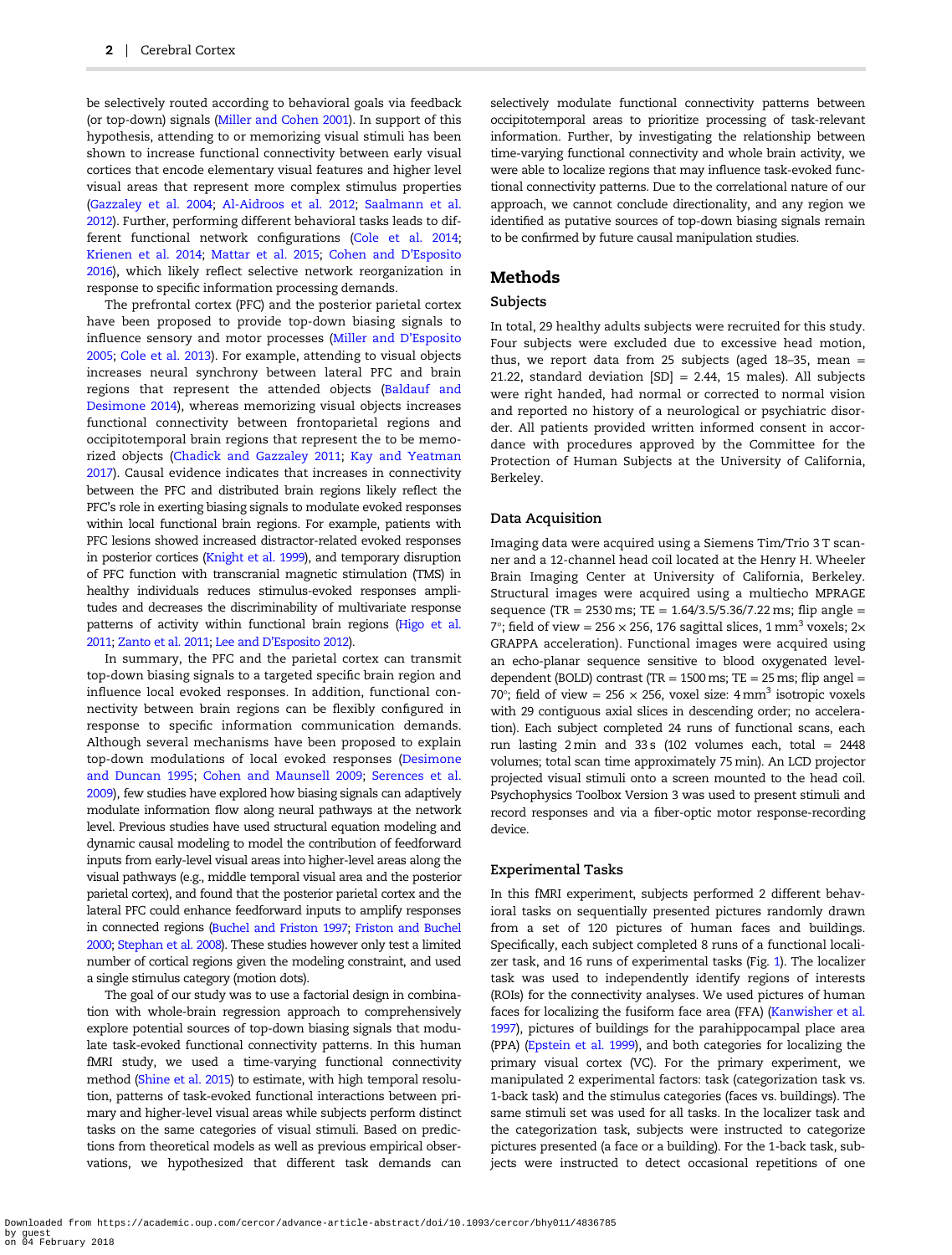<span id="page-2-0"></span>

Figure 1. (A) Structure of the task and trial timing. (B) We hypothesized increased connectivity between VC and PPA when processing buildings, between VC and FFA when processing faces. (C) We hypothesized that patterns and strength of connectivity will be further modulated by task demands, and our goal was to localize potential sources that influence task-evoked functional connectivity.

stimulus category in the presence of competing stimuli from another category.

Each fMRI run contained only one task condition, and subjects were visually presented with detailed task instructions prior to the start of each run. All runs began with 3 s of initial fixation, followed by 4 task blocks (20 s each) interleaved with 3 baseline fixation blocks (20 s each), and a 10 s final fixation block (Fig. 1A). Each block started with a 2 s initiation cue. Task blocks consisted of 12 trials of stimuli. Each trial started with an image presented centrally on screen for 500 ms, immediately followed by a 1s of fixation. For all tasks, subjects used their left or right index finger to respond. Specifically, in some runs subjects were asked to use their right index finger to respond to faces, left index finger for buildings, and vice versa for other runs. The response-mapping rules were randomized and balanced across tasks and runs.

For the localizer task, pictures of human faces or buildings were presented, and subjects were required to make a button press with the right or left index finger to identify the category of the picture presented (face or building). For the 1-back task, images presented were composited pictures of semitransparent faces overlapped with semitransparent buildings (Fig. 1). Prior to the start of each 1-back run, subjects were visually instructed to attend to a target category (faces or buildings), and detect the occasional back-to-back stimulus repetitions of the attended target category. Within each block, there were 2–4 repetitions for both stimulus categories, and the presentation sequences were randomized separately. Therefore, subjects were instructed to follow the response-mapping rule and make a button press only to the repeated stimuli of the attended category (2–4 responses per block), while ignoring luring repetitions from the potentially distractor category. For the categorization task, images were

semitransparent faces or buildings overlaid on semitransparent phase-scrambled faces or buildings from the opposite category. The phase-scramble procedure ensured that elementary visual properties of stimuli used were equivalent between the 1-back and categorization tasks. There was no stimuli repetition in the categorize task, instead subjects were required to follow the response-mapping rule and make a button press with the right or left index finger to indicate the stimulus category of every presented picture (12 responses per block). Luminance for all pictures was equalized using the SHINE toolbox [\(Willenbockel](#page-11-0) [et al. 2010\)](#page-11-0). A feedback indicating the accuracy of responses from the previous run was given at the end of each run.

The functional and anatomical architecture of the visual system indicates that when perceiving visual objects, information related to elementary visual features encoded in primary VC is transmitted to anterior ventral temporal cortices that are sensitive to high-order, categorical information [\(Van Essen](#page-10-0) [et al. 1992](#page-10-0); [Lerner et al. 2001;](#page-10-0) [Kanwisher 2010\)](#page-10-0). We hypothesized that the interaction between tasks (1-back vs. categorize) and stimuli categories (faces vs. buildings) would induce distinct task-evoked functional connectivity patterns among occipitotemporal brain regions. Based on results from previous studies ([Gazzaley et al. 2004;](#page-9-0) [Al-Aidroos et al. 2012](#page-9-0)), we hypothesized that the stimulus category will establish a specific functional interaction between the primary VC and the higher order visual areas more selective to a stimulus category (i.e., increased connectivity with FFA when processing faces vs. PPA when processing buildings; Fig. 1B). Different task conditions (1-back vs. categorize) will further modulate the strength of this functional connectivity. Both the categorization and the 1-back tasks require the primary VC to feedforward elementary visual features to higher-level visual areas (i.e., FFA/PPA) that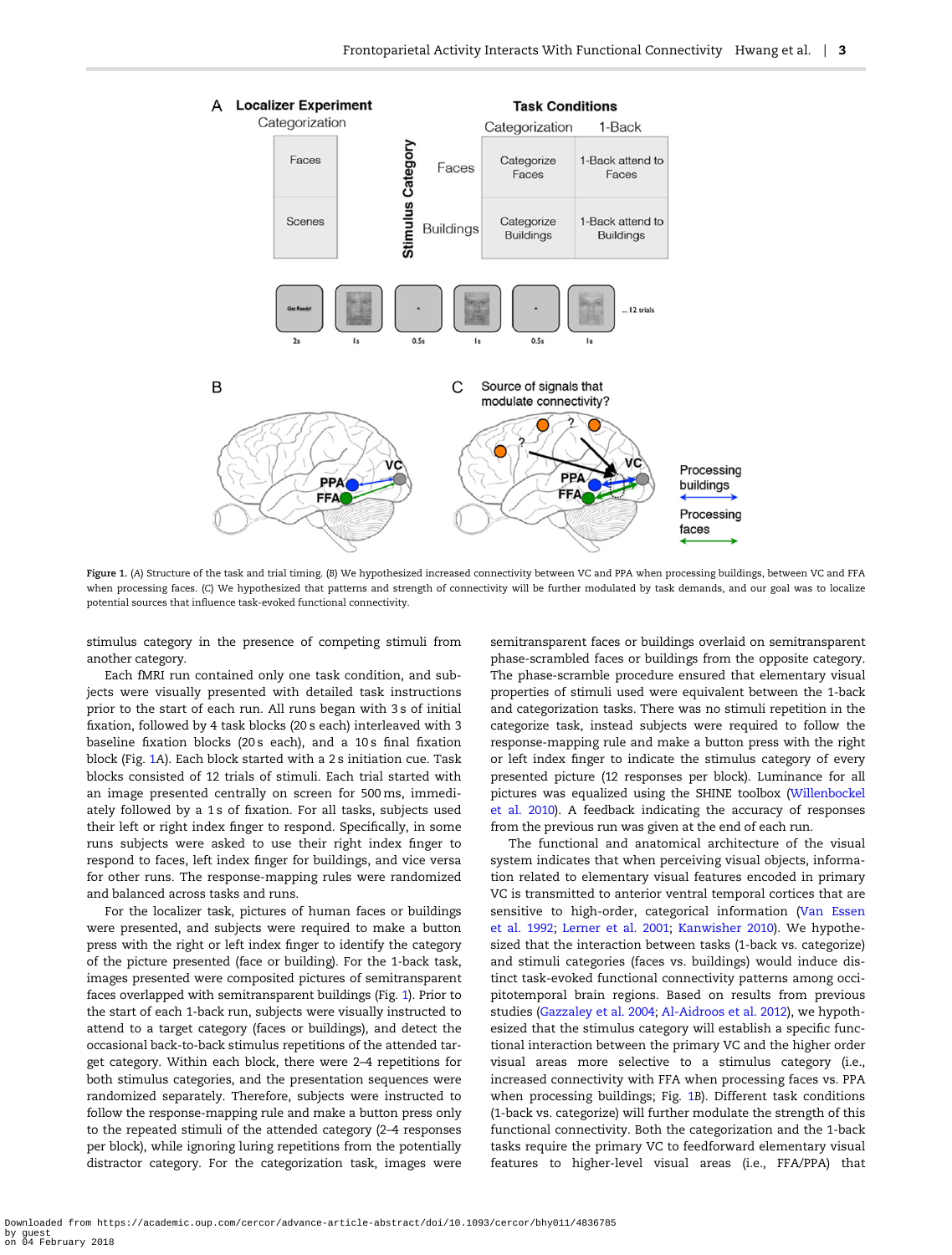represent category-specific information. We hypothesized that the 1-back condition will induce additional feedback and feedforward interactions and further modify functional connectivity in a task-specific manner. Specifically, successfully performing the 1-back task requires memorizing visual features of the previously presented stimuli in absence of the external stimuli, and comparing the memorized features with those in the newly presented picture. This could be achieved by sustaining the interaction between elementary and category-specific visual information, and induce recurrent feedback and feedforward interactions between the primary VC and FFA/PPA. Additionally, because the categorize task utilized phase scrambled images for the stimuli from the opposite category, there is less competition between categories for identifying the stimulus identity. In contrast, the presence of competing distractors from an opposite stimulus category in the 1-back task will require biasing processes to enhance task-relevant information and inhibit task-irrelevant information, biasing processes that have been shown to not only modulate local brain activity [\(Gazzaley et al. 2005](#page-9-0)), but also strength of functional connectivity between occipitotemporal regions ([Al-Aidroos et al. 2012\)](#page-9-0). Our goal was to identify potential sources that modulate functional connectivity patterns according to different task demands (Fig. [1](#page-2-0)C).

#### Data Analysis

Preprocessing: Imaging data were processed using AFNI and FSL [\(Cox 1996](#page-9-0); [Smith et al. 2004\)](#page-10-0). Functional images were slice-time and motion corrected (FSL's slicetimer and MC-FLIRT), coregistered to T1-weighted structural image using a boundary-basedregistration algorithm (FSL's FLIRT), and warped to the MNI template using FSL's nonlinear registration (FSL's FNIRT). Functional data were then resampled to 2 mm combining motion correction and atlas transformation in a single interpolation step. Data were then spatially smoothed with a 5 mm full-width-at-half-maximum Gaussian kernel (FSL's SUSAN). We then performed nuisance regression using ordinary least squares regression (AFNI's 3dDeconvolve) with the following regressors: polynomial fits for removing linear drifts, 6 rigidbody motion parameters and its derivatives, averaged signal from white-matter and ventricles ROIs created using freesurfer's tissue segmentation tool ([Dale et al. 1999\)](#page-9-0). To minimize motion confounds, we calculated frame-wise displacement (FD) [\(Power et al. 2012\)](#page-10-0), and volumes with  $FD > 0.2$  were removed prior to all regression and MTD analyses to reduce variances associated with high noise timepoints ([Power et al. 2013\)](#page-10-0). No interpolation was performed. Subjects with > 25% volumes removed in any given run were also excluded  $(n = 4)$  because we wanted to preserve enough clean samples to properly estimate the coefficient for each regressor.

ROI analyses: After preprocessing, we performed a generalized linear model (GLM) analysis of linear regression at each voxel, using generalized least squares with a voxel-wise ARMA (1,1) autocorrelation model (AFNI's 3dREMLfit). Finite impulse response (FIR) basis functions were used to estimate the mean stimulus-evoked response amplitudes during task blocks, separately for each condition (localizers, categorize and 1-back conditions crossed with stimulus categories). Specifically, for every condition, a total of 20 FIR regressors were used to model 30 s of averaged block activities. Because each task block lasted 20 s, this model modeled 10 s out beyond the end of each task block to fully capture the rise and fall patterns of stimulus-evoked activities. Using data from the localizer runs, we then defined

the FFA/PPA using the top 255 voxels (size equivalent to a sphere with 8 mm radius) that were most selective for faces (face blocks > building blocks) and buildings (building blocks > faces blocks) within previously defined FFA/PPA ROIs ([Julian](#page-10-0) [et al. 2012\)](#page-10-0). We defined the early VC ROI using the top 255 most active voxels within an anatomically defined ROI of each individual subject's calcarine sulcus ([Destrieux et al. 2010\)](#page-9-0). To analyze differences in stimulus-evoked response amplitudes, for each ROI we performed a 3-way within subject analysis of variance, crossing conditions (1-back vs. categorize), stimulus categories (faces vs. buildings) and time (21 volumes within each task block).

Functional connectivity analyses: Our goal was to localize potential sources of top-down biasing signals that modulate taskevoked functional connectivity patterns. Achieving this goal requires a method that can estimate temporal changes in connectivity patterns under different task conditions, which can then be used in a regression model to localize regional changes in brain activity that covary with temporal changes in connectivity estimates. Thus, we utilized a time-varying functional connectivity metric, Multiplication of Temporal Derivatives (MTD) (for details see [Shine et al. 2015\)](#page-10-0), to estimate time varying connectivity strength between VC and PPA/FFA under task conditions. Prior to preforming all connectivity analyses, stimulus-evoked responses were regressed out from the preprocessed data, and residuals were used to assess task-evoked functional connectivity independent of shared variances between ROIs [\(Norman-Haignere et al.](#page-10-0) [2012;](#page-10-0) [Cole et al. 2014;](#page-9-0) [Gratton et al. 2016\)](#page-9-0). This additional FIR regression was performed to minimize the influence of mean task-related stimulus-evoked activation on task-evoked functional connectivity, while retaining the residual trial-by-trial fluctuations in the time-series that contributes to task-evoked functional connectivity. A block design in combination with FIR modeling was chosen because block design summates stimuluslocked hemodynamic responses, which improves the power to detect stimulus-evoked activity ([Bandettini and Cox 2000](#page-9-0); [Liu](#page-10-0) [et al. 2001](#page-10-0)). Further, a data-driven FIR model does not assume the shape of stimulus-evoked responses, which is better at capturing different hemodynamic response profiles across brain regions. This mixed design reduces residual variance related to stimulusinduced evoked responses. We also modeled trail-level stimulusevoked activity using 5 basis functions generated by FSL's linear optimal basis set [\(Woolrich et al. 2004](#page-11-0)), and results were comparable to those analyzed with FIR modeling. Across subjects, the mean correlation between residual timecourses from FIR and basis function models was  $0.95$  (SD = 0.08). Finally, for comparison we also performed time-varying functional connectivity analysis on data without FIR regression (Supplementary Fig. S1).

To perform MTD analysis, we first calculated the first order temporal derivatives (dt) of each time-series extracted from ROIs, and then normalized each data point by dividing each derivative by the SD of the whole time-series. We then multiplied dt scores to calculate MTD scores between ROIs. Positive MTD scores reflect synchronized coupling between ROIs, whereas negative MTD scores reflect out-of-synch decoupling. Similar to a Pearson correlation analysis, the MTD values can be averaged across time and be interpreted as static functional connectivity strength, whereas the time-varying MTD scores reflect dynamic changes in functional connectivity.

Because MTD scores of a single time point could be susceptible to high-frequency noise, we further calculated moving average on MTD scores using different moving average window lengths ([Shine et al. 2015](#page-10-0)). To determine the most effective window length for detecting task-evoked functional connectivity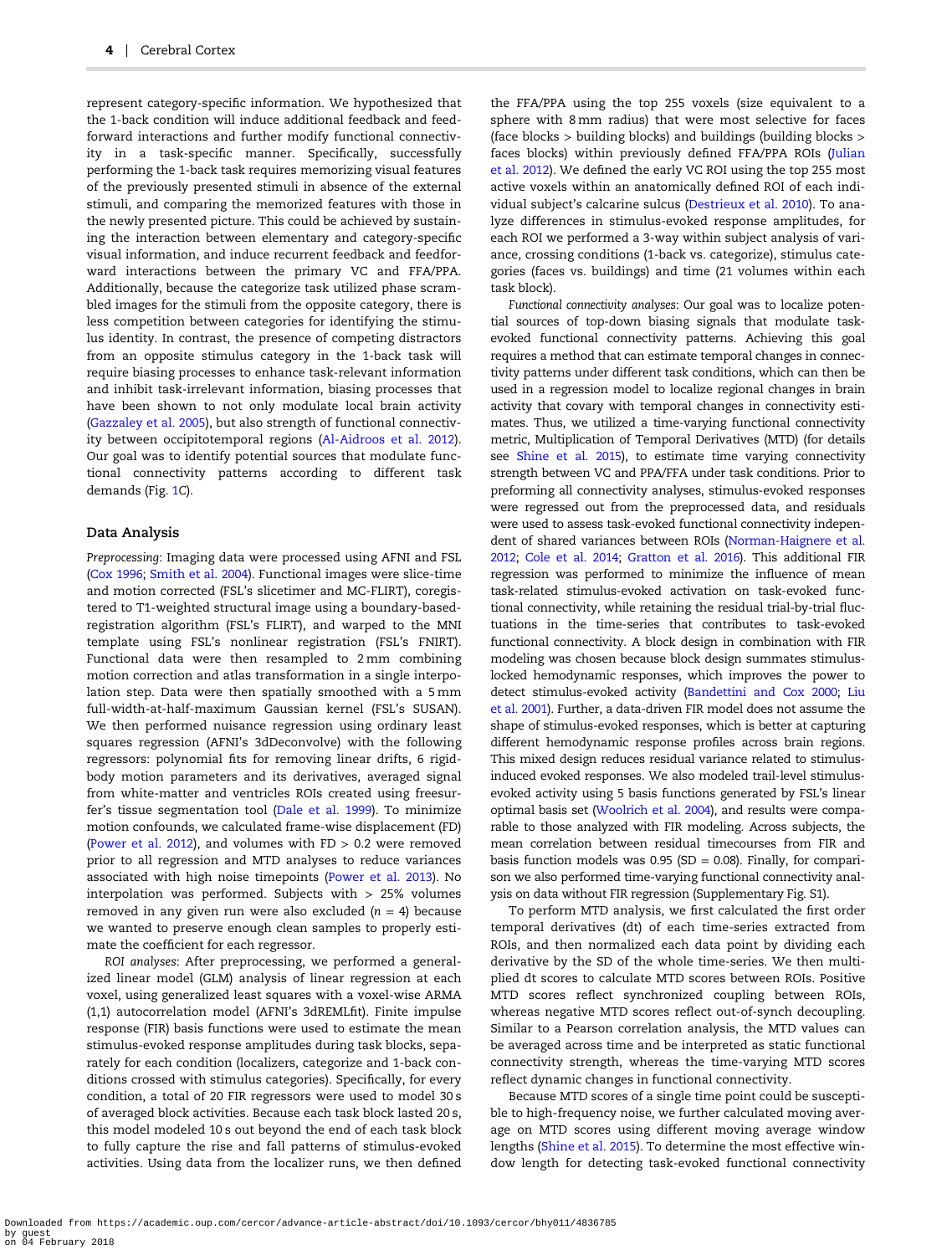(i.e., connectivity between time-series that occurred primarily within task-blocks), we simulated time-series (Fig. 2A) that contained: (1) first order correlations over the entire task (task and resting blocks); and (2) second order correlations that occurred only during the task blocks (i.e., task correlations). We ran 5000 iterations of this simulation and calculated the MTD across a range of moving average window lengths from 10 to 100 volumes. We then determined the effect size of the difference between the task-evoked and resting correlation time-series (Fig. 2B). Moving average window with the length of 15 volumes showed the maximal effect size for differentiating first and second order functional connectivity. Therefore, all results were presented using a moving average window of 15 volumes, but we also explored a range of windows lengths (1–25). Importantly, MTD time-series for each condition can be used as additional regressors in the GLM analysis to localize potential sources of signals that modulate task-evoked functional connectivity patterns. We also performed seed-based connectivity analyses by including the mean signals extracted from FFA, PPA, VC as additional regressors along with all MTD regressors in the same GLM model.

Whole-brain GLM maps of each individual subject's MTD regressors were then submitted to group analysis contrasting the effects of condition (1-back vs. categorize) and its interaction with stimulus relevance (relevant stimuli, e.g., VC-FFA connectivity during attend to face condition, vs. irrelevant stimuli, e.g., VC-PPA connectivity during attend to face condition). Group level analysis was performed with a linear mixed effects model at each voxel, using generalized least squares with a local estimate of random effects variance (AFNI's 3dMEMA). To correct for multiple comparisons, we performed a nonparametric randomized permutation test to empirically derive the minimum cluster size that reached a corrected family-wise error rate of 0.05. Briefly, we randomly permuted the task condition (1-back vs. categorize) and recalculated the linear mixed effect model 1000 times. For each random permutation, we calculated the maximum cluster size that contained spatially contiguous voxels that exceeded the cluster forming threshold of  $t(24) =$ 2.06 ( $P < 0.05$ ). We then pooled the results to derive an empirical null distribution of cluster sizes. This is the "null"



Figure 2. Simulation for determining optimal smoothing window. (A) Simulated time-series that have  $r = 0.8$  correlations for both task and resting blocks (first order) or only during task blocks (second order). (B) Effect size of differentiating between first and second order correlations.

distribution that satisfied the null hypothesis because task conditions were randomly assigned for each permutation, therefore, effects can only occur by chance. The value that was greater than 95% of values in the null distribution was used to determine the cluster size that reached a corrected family-wise error rate of 0.05. For all group analyses, we report corrected results using the cluster forming threshold of  $t(24) = 2.06$  and corrected cluster size (corrected cluster size for MTD regressors were 688 contiguous  $2 \text{ mm}^3$  voxels, for FFA/PPA seed regressors were 701 voxels, for VC seed regressors were 849 voxels). All unthresholded statistic maps have been uploaded to the NeuroVault database [\(http://neurovault.org/collections/2474/\)](http://neurovault.org/collections/2474/). The associated maps from seed-based regressors were submitted to group analysis using the same procedure.

Connectivity and stimulus-evoked responses: We tested the relationship between MTD estimates and stimulus-evoked response amplitudes by calculating its correlations across subjects. The amplitudes of each condition's stimulus-evoked responses were calculated using area-under-the-curve of FIR estimates. We further correlated subject-by-subject seed-based connectivity strength estimates (Pearson correlations with FFA/PPA) from selected frontoparietal ROIs with stimulus-evoked response amplitudes. These ROIs were created by creating a 5 mm radius sphere centered on peak voxels in each significant spatial cluster that showed significant connectivity with FFA/PPA (right inferior precentral sulcus:  $x = 20$ ,  $y = -8$ ,  $z = 56$ ; right insula:  $x = 42$ ,  $y =$ 24,  $z = 0$ ; right intraparietal sulcus:  $x = 26$ ,  $y = -58$ ,  $z = 60$ ; left middle frontal:  $x = 18$ ,  $y = -36$ ,  $z = 50$ ).

## Results

## Behavioral Results

Behavioral performance for the categorization task was near ceiling for both faces and buildings (mean accuracy for faces  $= 0.96$ ,  $SD = 0.08$ ; mean accuracy for buildings = 0.96,  $SD = 0.06$ ; mean RT for faces = 543 ms,  $SD = 99$  ms; mean RT for buildings = 557 ms, SD = 109 ms). Accuracy for detecting repetitions in the 1-back condition was below ceiling, and no significant difference was found between faces and buildings (mean accuracy for faces =  $0.71$ , SD =  $0.16$ ; mean accuracy for buildings =  $0.74$ ,  $SD = 0.16$ ; mean RT for faces = 745 ms,  $SD = 112$  ms; mean RT for buildings =  $693 \text{ ms}$ , SD = 100 ms; t-test for accuracy:  $t[24]$  = 1.07, P = 0.29; t-test for RT: t[24] = 7.39, P = 1.43  $\times$  10<sup>-7</sup>). The accuracy for 1-back (only including repeating stimuli) was significantly lower when compared with the categorize task (faces: t[24] = 6.71, P = 7.27  $\times$  10<sup>-7</sup>; buildings: t[24] = 1.02, P = 1.02  $\times$  10<sup>-7</sup>). Similarly, reaction time for 1-back task was significantly slower when compared with the categorization task (faces:  $t[24] = 13.59$ ,  $P = 7.17 \times 10^{-13}$ ; buildings: t[24] = 8.39,  $P = 1.45 \times 10^{-8}$ ).

#### Stimulus Evoked Responses

We found increased stimulus-evoked responses in VC for all task conditions (Fig. [3](#page-5-0)A, main effect of factor volume: F[1 2084] = 9.38,  $P = 0.0022$ ), but no significant condition by category interaction  $(F[1\,2084] = 0.31, P = 0.56)$ . We found significant condition by category interactions in both the FFA and PPA (Fig. [3](#page-5-0)B,C; FFA: F  $[1\,2084] = 4.21$ ,  $P = 0.04$ ; PPA:  $F[1\,2084] = 4.87$ ,  $P = 0.027$ ). Specifically, averaged across time points within task blocks, faces elicited stronger stimulus-evoked responses in FFA compared with buildings (t[24] = 11.71, P = 1.82  $\times$  10<sup>-11</sup>), whereas buildings elicited a stronger responses in PPA compared with faces (t(24) = 11.61, P = 2.18  $\times$  10<sup>-11</sup>). Further, for both the FFA and PPA, the 1-back condition elicited stronger stimulus-evoked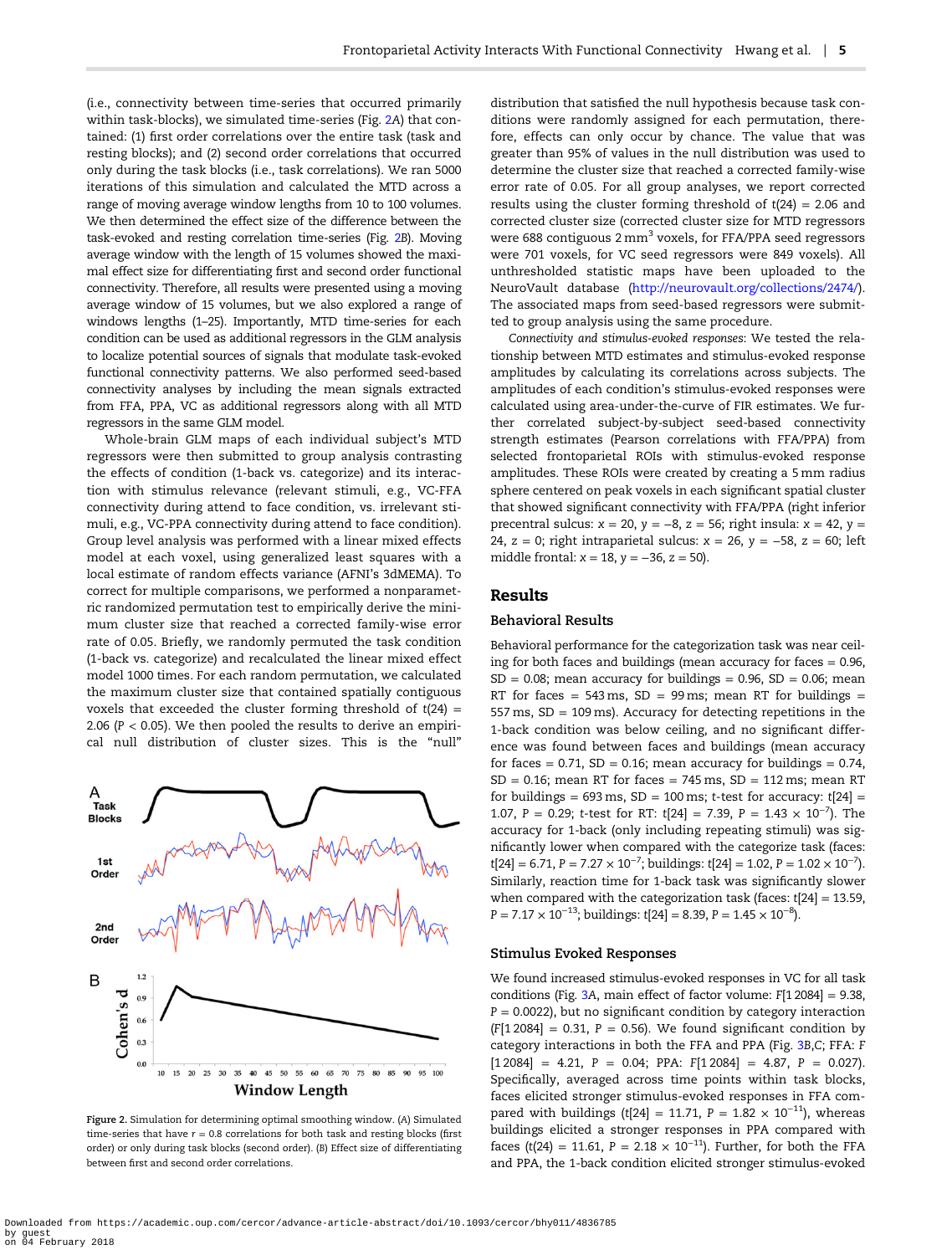<span id="page-5-0"></span>responses compared with the categorize condition (FFA:  $t[24] =$ 4.29, P = 0.00032; PPA: t[24] = 5.39, P =  $1.95 \times 10^{-5}$ ).

#### Time-Varying Functional Connectivity

Based on theoretical models and previous findings ([Miller and](#page-10-0) [Cohen, 2001](#page-10-0); [Al-Aidroos et al. 2012\)](#page-9-0), we predicted that functional connectivity between VC and FFA/PPA should be modulated by stimulus category and task conditions. That is, when subjects attend to faces, functional connectivity between VC and FFA should increase compared with when they attended to buildings. In contrast, attention to buildings should increase connectivity between VC and PPA when compared with attention to faces. Further, when compared with the categorize task, the 1-back task should induce additional feedback and feedforward interactions between VC and FFA/PPA to maintain feature representations and compare with the newly presented stimulus, and to enhance task-relevant information in the presence of potentially distracting stimuli from the opposite stimulus category. Consistent with our predictions, we found that functional connectivity (calculated using time-averaged MTD scores) between task-related brain regions was modulated by both task and stimuli relevance (Fig. [4](#page-6-0)A). Specifically, functional connectivity between VC and PPA was stronger for the 1-back attend to buildings condition compared with the 1-back attend to faces condition (t[24] = 6.51, P = 1.18  $\times$  10<sup>-6</sup>) and categorization conditions (1-back buildings vs. categorize faces:  $t[24] =$ 5.98, P =  $4.4 \times 10^{-6}$ ; 1-back buildings vs. categorize buildings: t[24]  $= 3.27$ ,  $P = 0.0032$ ). Functional connectivity between VC and FFA was significantly stronger for the 1-back attend to faces condition when compared with the 1-back attend to buildings condition (t[24] = 4.44,  $P = 0.00017$ ) and categorize building condition (1-back faces vs. categorize faces:  $t[24] = 1.98$ ,  $P = 0.059$ ; 1-back faces vs. categorize buildings:  $t[24] = 3.10$ ,  $P = 0.003$ ). Connectivity between VC and FFA was stronger than VC and PPA under the 1-back attend to faces condition (t[24] = 4.17,  $P = 0.00034$ ). No significant difference was found for connectivity between VC-PPA

and VC-FFA under the 1-back attend to buildings condition  $(t[24] =$ 0.17,  $P = 0.86$ ). These results were consistent across a range of smoothing windows we explored, ranging from 1TR to 25 TRs (Fig. [4](#page-6-0)B), and were further consistent with connectivity strength estimated using Pearson correlations (Fig. [4](#page-6-0)C). Furthermore, we did not find any significant correlations between evokedresponse amplitudes and MTD estimates. MTD estimates for 1-back conditions were moderately correlated with subject's accuracy on the 1-back task (1-back attend to face:  $r[24] = 0.37$ ,  $P = 0.075$ ; 1-back attend to buildings  $r(24) = 0.44$ ,  $P = 0.031$ ).

## Relationship Between Task-Evoked Time-Varying Functional Connectivity and Regional Activity

To localize potential sources of top-down biasing signals for modulating task-evoked functional connectivity, we entered each condition's time-varying MTD scores as additional regressors into a whole-brain GLM analysis and contrasted 1-back versus categorization conditions. We found that a distributed set of frontoparietal regions that showed increased activity that was positively associated with changes in task-evoked connectivity for processing taskrelevant stimuli (i.e., averaging MTD estimates of VC-FFA for attend faces condition and VC-PPA for attend buildings conditions). These regions included bilateral superior frontal sulcus, the left middle frontal gyrus, bilateral dorsal medial frontal cortex, bilateral precuneus, and bilateral intraparietal sulcus (Fig. [5](#page-7-0)A). This indicates that increased activity in these frontal and parietal regions is associated with increases in connectivity strength between VC and higher order visual areas for processing the attended visual stimuli as a function of task-demands. No significant clusters of activation associated with processing of task-irrelevant stimuli were found after correcting form multiple comparisons.

#### Seed-Based Functional Connectivity

It is possible that the frontoparietal brain regions identified in the previous analysis were simultaneously interacting with



Figure 3. Stimulus-evoked responses. Y axis indicates stimulus-evoked response magnitude, X axis indicates the duration of task blocks. Shaded areas represent 1 SE (standard error).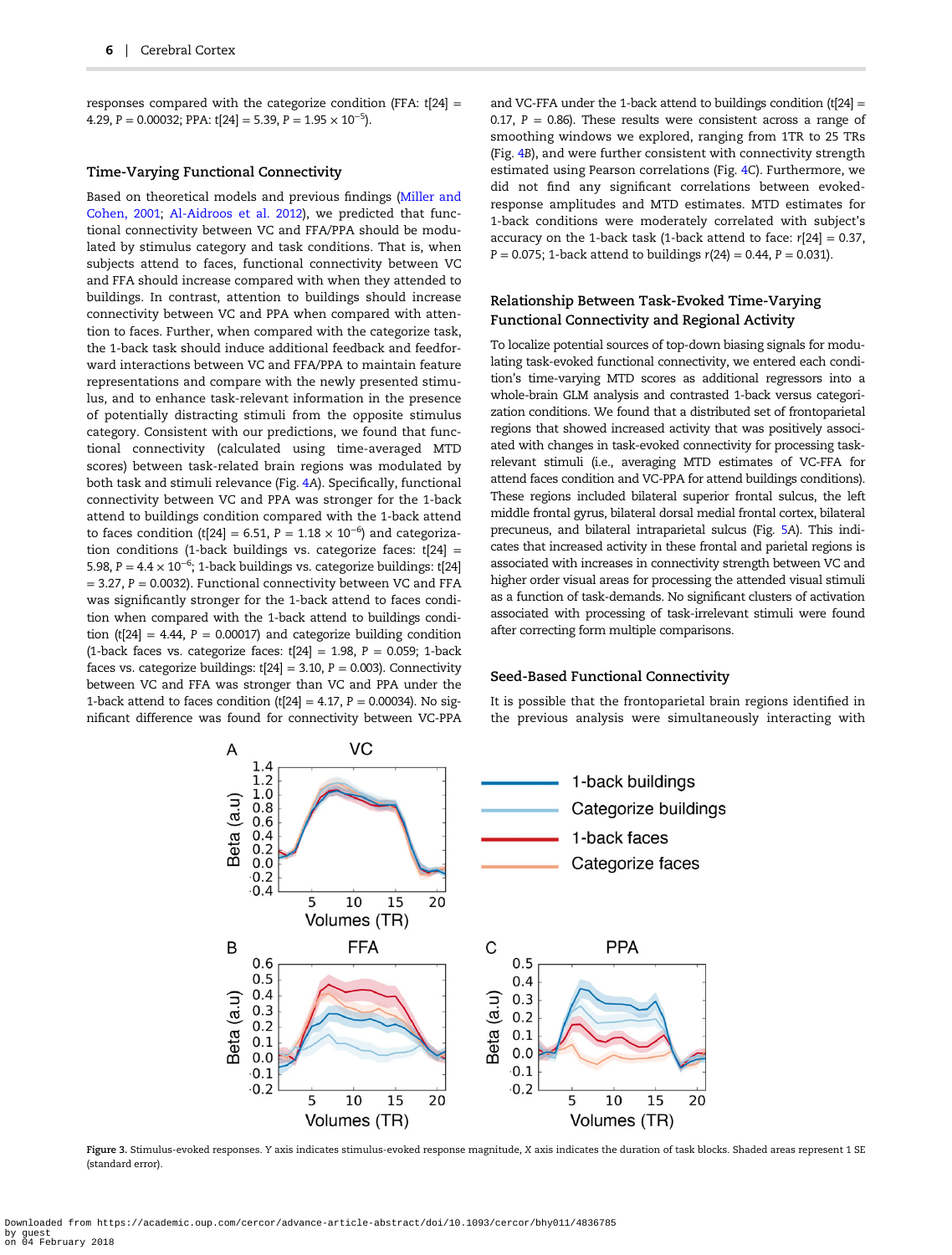<span id="page-6-0"></span>

Figure 4. Task-evoked functional connectivity. (A) Box-plots of functional connectivity strength (MTD scores) between VC and FFA/PPA under different experimental conditions. Box plot percentiles (5th and 95th for outer whiskers, 25th and 75th for box edges, and median for horizontal line with the median) were calculated across subjects separately for each condition. Single dots represent values outside of 5th and 95th percentiles. (B) MTD scores across a range of smoothing window sizes. Thick solid lines represent the mean MTD values of each condition. Shaded areas represent 1 SE. (C) Box-plots of Pearson correlations calculated between VC and FFA for different conditions.

FFA/PPA and VC, but not specifically modulating functional connectivity strength between FFA/PPA and VC. To rule out this possibility, we performed additional seed-based functional connectivity analyses to localize brain regions that showed task-driven changes in connectivity (contrasting 1-back vs. categorize conditions) with FFA/PPA/VC. For functional connectivity analysis with FFA and PPA (Fig. [5](#page-7-0)B), we found increased connectivity with bilateral inferior precentral sulcus, the right inferior frontal gyrus, bilateral insular, the left intraparietal sulcus, bilateral occpitotemporal cortices, and the thalamus. We further found decreased connectivity with bilateral superior frontal sulcus, bilateral central sulcus, the dorsal medial PFC, bilateral inferior parietal cortex, bilateral medial occipital cortex, bilateral superior temporal cortex, and bilateral medial parietal cortex. For functional connectivity analysis with VC (Fig. [5](#page-7-0)C), we found increased connectivity with bilateral occipital, inferior temporal, posterior parietal, thalamus, and caudate. We further found decreased connectivity with bilateral central

and precentral sulcus, superior temporal, superior frontal, insular, and medial parietal cortices. Importantly, except the intraparietal sulcus, most brain regions that showed increased functional connectivity with FFA/PPA/VC (Fig. [5](#page-7-0)B,C) exhibited little overlap with brain regions that showed a positive association with time-varying functional connectivity patterns (Fig. [5](#page-7-0)A). Instead, brain regions that showed decreased functional connectivity with FFA/PPA overlapped with brain regions that showed a positive association with time-varying functional connectivity patterns. No significant correlations were found between seed-based connectivity estimates and behavioral performance.

#### Control Analyses

To further investigate the effect of regressing out variance associated with stimulus-evoked responses, we repeated the time-varying functional connectivity analysis on data without FIR regression. We found that for both with and without FIR regression of stimulus-evoked responses, the results showed similar task by stimuli modulations of functional connectivity strength between VC and FFA/PPA. However, task differences were slightly weaker without FIR regression (Supplementary Fig. S1A). When comparing whole-brain regression map associated with task-evoked functional connectivity patterns, we found that both with and without FIR regression, results showed increased activity in the bilateral intraparietal sulcus and precuneus associated with task-evoked changes in functional connectivity between VC and FFA/PPA. In addition, analysis without FIR regression showed additional significant clusters in the left central and postcentral sulcus, and the right posterior temporal regions. Unlike our main analysis with FIR regression (Fig. [5](#page-7-0)A), data without FIR regression did not show increased activity in the PFC (Supplementary Fig. S1B).

Another potential concern is that the results presented in Figure [5](#page-7-0)A could be driven by covariations in residual stimulusevoked activities that were not properly removed in our FIR regression. To demonstrate the specificity of our results, we selected 2 ROIs for further analysis (right inferior frontal:  $x =$  $-40$ , y = 26, z = 23, right posterior parietal, anterior to the intra-parietal cluster presented in Fig. [5](#page-7-0)A:  $x = -29$ ,  $y = -51$ ,  $z = 49$ ). These 2 ROIs showed significant stimulus-evoked responses but did not showed increased activities in Figure [5](#page-7-0)A. We repeated the time-varying functional connectivity analysis, and regressed task-evoked functional connectivity patterns between those 2 ROIs against whole-brain activity (similar to those performed for Fig. [5](#page-7-0)A). This analysis yielded a distinct map (Supplementary Fig. S2), and only showed significant increases in the right insular, anterior frontal, and superior parietal cortices. This result suggests that regions presented in Figure [5](#page-7-0)A were specifically interacting with task-evoked functional connectivity patterns between VC and FFA/PPA, and not likely driven by covariations in residual stimulus-evoked activities.

# Discussion

In this study, we investigated neural mechanisms underlying top-down biasing signals that modulate task-evoked, timevarying functional connectivity. In doing so, we found that task-related changes in functional connectivity patterns selectively interact with ongoing activity in a distributed system of frontal and parietal cortical regions. As such, our results suggest that these frontoparietal regions may be the source of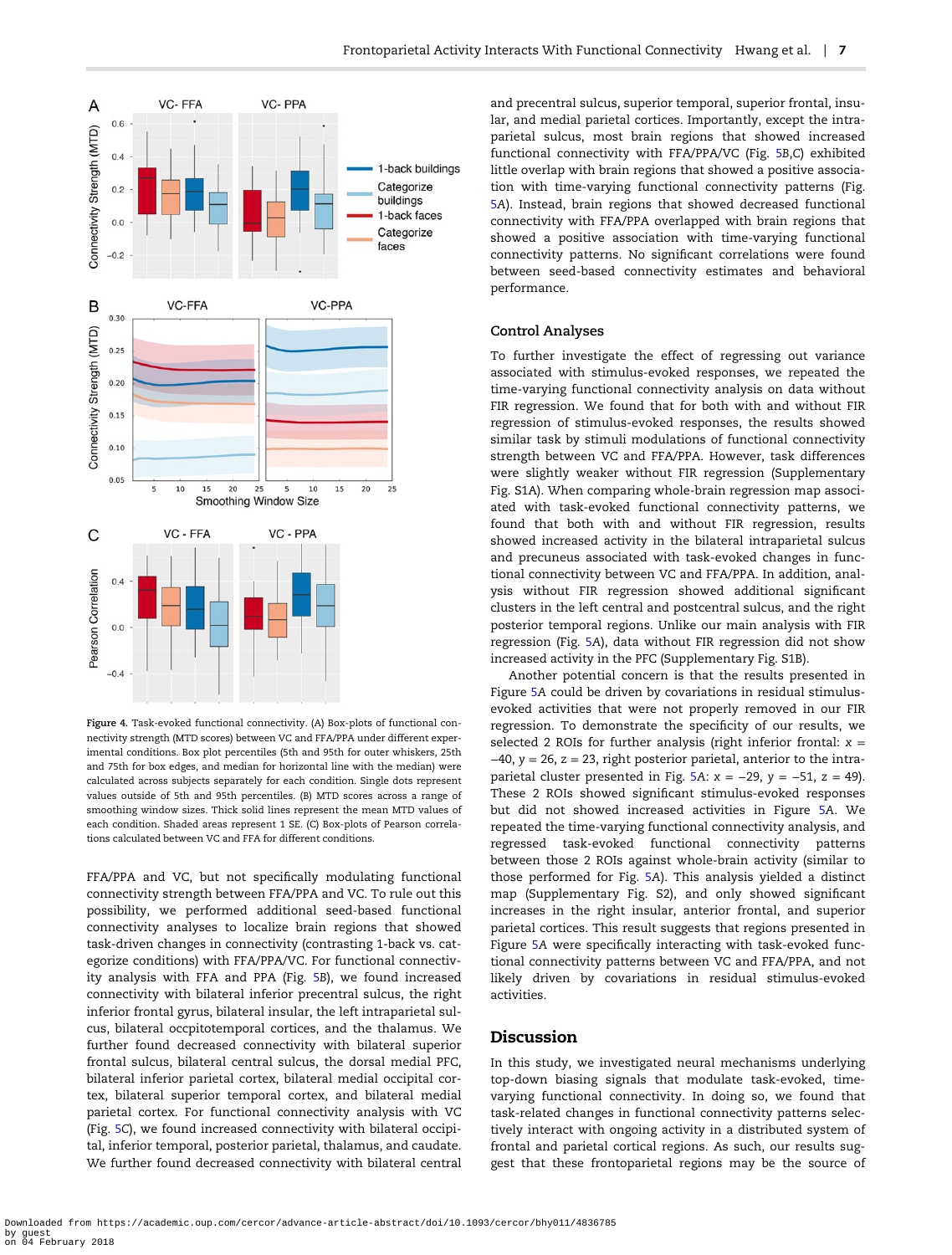<span id="page-7-0"></span>

Figure 5. Potential sources of top-down biasing signals. (A) Regions that showed significant task modulations in interactions with task-evoked connectivity patterns between VC and FFA/PPA. This map was generated using a smoothing window of 15 volumes. (B) Regions that showed significant task-related changes in functional connectivity with local FFA/PPA activity. (C) Regions that showed significant task-related changes in functional connectivity with local VC activity. For all graphs, cluster forming threshold P < 0.05, corrected family-wise error rate = 0.05.

signals that bias information communication along functional pathways in response to task demands. This network level mechanism likely compliments other local mechanisms such as bias competition [\(Desimone and Duncan 1995\)](#page-9-0), noise correlation [\(Cohen and Maunsell 2009\)](#page-9-0), and tuning change [\(Serences](#page-10-0) [et al. 2009](#page-10-0)), in support of flexible and adaptive behaviors.

Previous studies of patients with focal brain lesions or healthy individuals following TMS have provided ample evidence that frontal and parietal cortices provide top-down biasing signals that influence activity in posterior sensory cortices [\(Armstrong and Moore 2007](#page-9-0); [Ruff et al. 2008](#page-10-0); [Feredoes et al.](#page-9-0) [2011;](#page-9-0) [Higo et al. 2011;](#page-10-0) [Zanto et al. 2011](#page-11-0); [Lee and D](#page-10-0)'Esposito [2012;](#page-10-0) [Gregoriou et al. 2014;](#page-9-0) [Heinen et al. 2014;](#page-10-0) [Lorenc et al.](#page-10-0) [2015\)](#page-10-0). For example, TMS of dorsal lateral PFC ([Feredoes et al.](#page-9-0) [2011\)](#page-9-0), inferior frontal cortex [\(Zanto et al. 2011,](#page-11-0) [Lee and](#page-10-0)

D'[Esposito 2012](#page-10-0)), frontal eye fields ([Heinen et al. 2014](#page-10-0)), and intraparietal sulcus [\(Ruff et al. 2008\)](#page-10-0) can modulate activity in occipitotemporal regions. In addition, stimulating the frontal cortex modulates the discriminability of the neural population code in occipitotemporal cortices ([Armstrong and Moore 2007;](#page-9-0) Lee and D'[Esposito 2012;](#page-10-0) [Lorenc et al. 2015](#page-10-0)). Likewise, lateral PFC lesions reduce the attentional effect on stimulus-evoked response amplitudes and neural synchrony in V4 ([Gregoriou](#page-9-0) [et al. 2014](#page-9-0)). Studies have further demonstrated that frontal regions can selectively interact with specific brain regions in a task dependent manner ([Gregoriou et al. 2009](#page-9-0); [Morishima et al.](#page-10-0) [2009;](#page-10-0) [Baldauf and Desimone 2014](#page-9-0)). In aggregate, these studies suggest that one major function of frontoparietal cortices is to modulate the response amplitudes and tuning in functional brain regions. These empirical findings support the theory of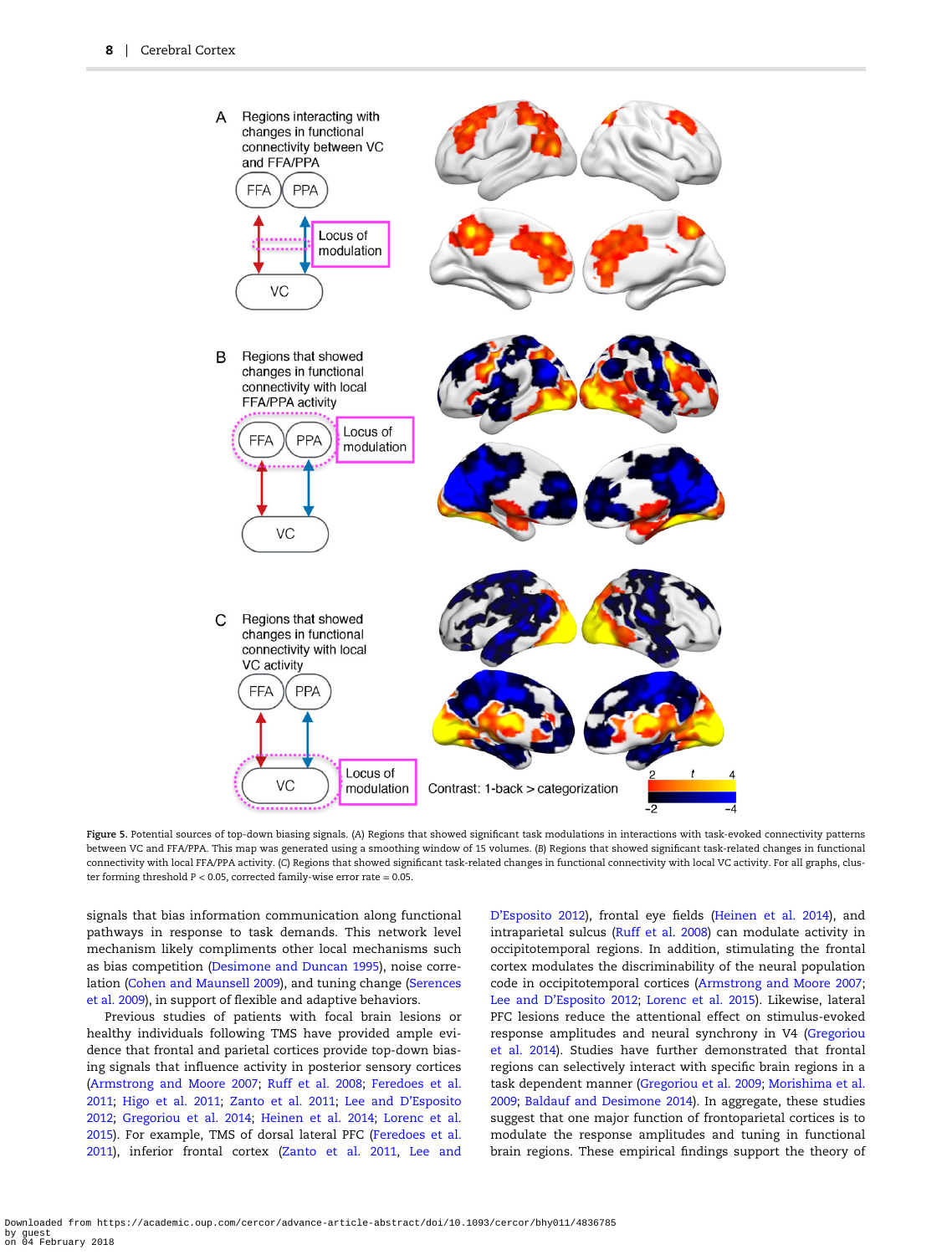biased-competition [\(Desimone and Duncan 1995](#page-9-0)), which proposes that selection of goal-relevant information in specialized brain regions are enhanced by top-down biasing signals.

In addition to context-dependent changes in local brain responses, functional connectivity strength between taskrelated regions has also been shown to exhibit task-dependent changes [\(Gonzalez-Castillo et al. 2015;](#page-9-0) [Gratton et al. 2016\)](#page-9-0). The principal contribution of our study is to localize potential sources of biasing signals that modulate functional connectivity to several frontoparietal regions. These findings are further consistent with the proposed function of lateral PFC and posterior parietal cortex ([Büchel et al. 1999;](#page-9-0) [Friston and Buchel 2000;](#page-9-0) [Miller and Cohen 2001](#page-10-0)). There are several potential mechanisms that could allow these regions to influence information flow among different brain regions. First, inter-regional communication has been proposed to be facilitated via temporal coherence of neural oscillations ([Fries 2015](#page-9-0)). Therefore, one way to modulate inter-regional communication is to modulate the synchronization of neural oscillations between brain regions. It has been suggested that different classes of neural oscillations (i.e., alpha-, beta-, gamma-band oscillations) could be generated by distinct neurophysiological mechanisms [\(Moore et al. 2010](#page-10-0); [Wang 2010](#page-11-0)), and the expression of neural oscillations could be putatively controlled by neocortical inhibitory interneurons [\(Cardin et al. 2009](#page-9-0); [Vierling-Claassen et al.](#page-10-0) [2010\)](#page-10-0). This suggests that top-down biasing signals emanating from frontoparietal cortices may influence cortical inhibitory neurons, modulate properties of neural oscillations, and in turn affect functional connectivity between brain regions.

A second potential mechanism could involve frontoparietal regions acting on the thalamus or the thalamic reticular nucleus ([Wimmer et al. 2015](#page-11-0)), which in turn could modulate corticocortical communication. In addition to relaying information from peripheral sensory organs to the cerebral cortex, the thalamus has also been proposed to mediate the exchange of information between cortical regions through corticothalamic– cortical pathways ([Sherman 2016](#page-10-0)). For example, the pulvinar nucleus synchronizes with distant cortical visual areas according to attentional demands [\(Saalmann et al. 2012\)](#page-10-0). This suggests that the thalamus could receive top-down biasing signals from frontoparietal cortices, and in turn be involved in regulating information communication between cortical regions according in response to varying task demands. In our data, we did not observe thalamic activity that related to functional connectivity in visual regions, likely due to the reduced spatial resolution required by performing a whole brain analysis.

Another possibility is that changes in functional connectivity are down-stream effects induced by changes in local evoked-response amplitudes and tuning properties. For example, increased response amplitudes in one region could be the primary driver of activity in a connected region. In our analyses we removed the mean trial-evoked responses to alleviate the potential concern that our findings are driven by correlated increases in stimulus-evoked response amplitudes within the overlapped receptive fields between VC/FFA/PPA, but not changes in functional interactions. However, while FIR regression is effective in removing mean stimulus-evoked response that is common across all task blocks, there will still be stimulus-related activities that cannot be completely removed. Similarly, our regression approach cannot reveal nonlinear interactions between stimulus-driven and intrinsic brain activities. Thus, to further investigate the effect of stimulus-driven responses on our results, we conducted several control analyses. First, we correlated activity extracted from FFA/PPA/VC,

and observed that the frontoparietal regions that exhibited increased static functional connectivity with FFA/PPA/VC (Fig. [5](#page-7-0)B,C) were different than the frontoparietal regions that correlated with time-varying functional connectivity patterns (Fig. [5](#page-7-0)A). Further, to demonstrate the specificity of the frontoparietal patterns we identified in Figure [5](#page-7-0)A were specifically covarying with task-evoked functional connectivity between visual regions, we repeated the same time-varying connectivity and regression analyses on 2 frontoparietal ROIs that exhibited task-positive responses. This analysis derived a distinct map (Supplementary Figure 2), which suggests that the frontoparietal activity we observed are likely not driven by residual stimulus-evoked responses that are common across all taskrelated ROIs. Finally, we found that estimates of time-varying functional connectivity strength did not correlate with evoked response amplitudes. Altogether, these results suggest the mechanisms that modulate task-evoked connectivity may be different from those that modulate localized evoked responses.

Since our results are correlative, we could not determine the direction of interaction between frontoparietal regions and taskevoked functional connectivity. It is possible that the frontoparietal activity we observed reflects a read out mechanism for selecting goal-relevant information, rather than a top-down biasing signal. Given previous findings demonstrating frontoparietal regions as the source of top-down biasing signals that modulate localized evoked responses, it is likely that frontoparietal regions also provide a biasing signal that can modulate task-evoked functional connectivity. TMS or lesion studies can directly test this prediction.

The frontoparietal regions we found to be correlated with changes in functional connectivity patterns also overlapped with brain regions previous reported as members of multiple intrinsic functional networks, such as the putative frontoparietal control network, the cingulo-opercular network, the dorsal attention network, and the default mode network [\(Greicius](#page-9-0) [et al. 2003](#page-9-0); [Fox et al. 2006](#page-9-0); [Dosenbach et al. 2007;](#page-9-0) [Seeley et al.](#page-10-0) [2007;](#page-10-0) [Vincent et al. 2008](#page-10-0)). Each of these networks is proposed to subserve distinct cognitive functions. For example, the cinguloopercular network is proposed to be involved in maintaining task-set information ([Dosenbach et al. 2008\)](#page-9-0), processing stimulus saliency [\(Seeley et al. 2007](#page-10-0)), or maintaining tonic alertness [\(Sadaghiani and D](#page-10-0)'Esposito 2015). In contrast, the frontoparietal network is proposed to be involved in trial-by-trial level adaptive control, such as performance feedback ([Dosenbach et al.](#page-9-0) [2008\)](#page-9-0), whereas the dorsal attention network is proposed to be involved in directing attention to select goal-relevant stimuli [\(Corbetta and Shulman 2002](#page-9-0)). Finally, the default mode network is proposed to integrate information across perceptual and motor systems in memory tasks ([Vatansever et al. 2015\)](#page-10-0). It is likely that our task engages both sustained and transient control processes that have been associated with these networks, and these control processes will in turn influence information transfer between brain regions. Causal TMS or lesion studies can determine if the different frontoparietal regions we found exert distinct top-down biasing signals to differentially modulate functional interactions under different contexts.

# Supplementary Material

Supplementary material is available at Cerebral Cortex online.

# Funding

National Institute of Mental Health (R01 MH063901); National Institute of Neurological Disorders and Stroke (F32 NS09757);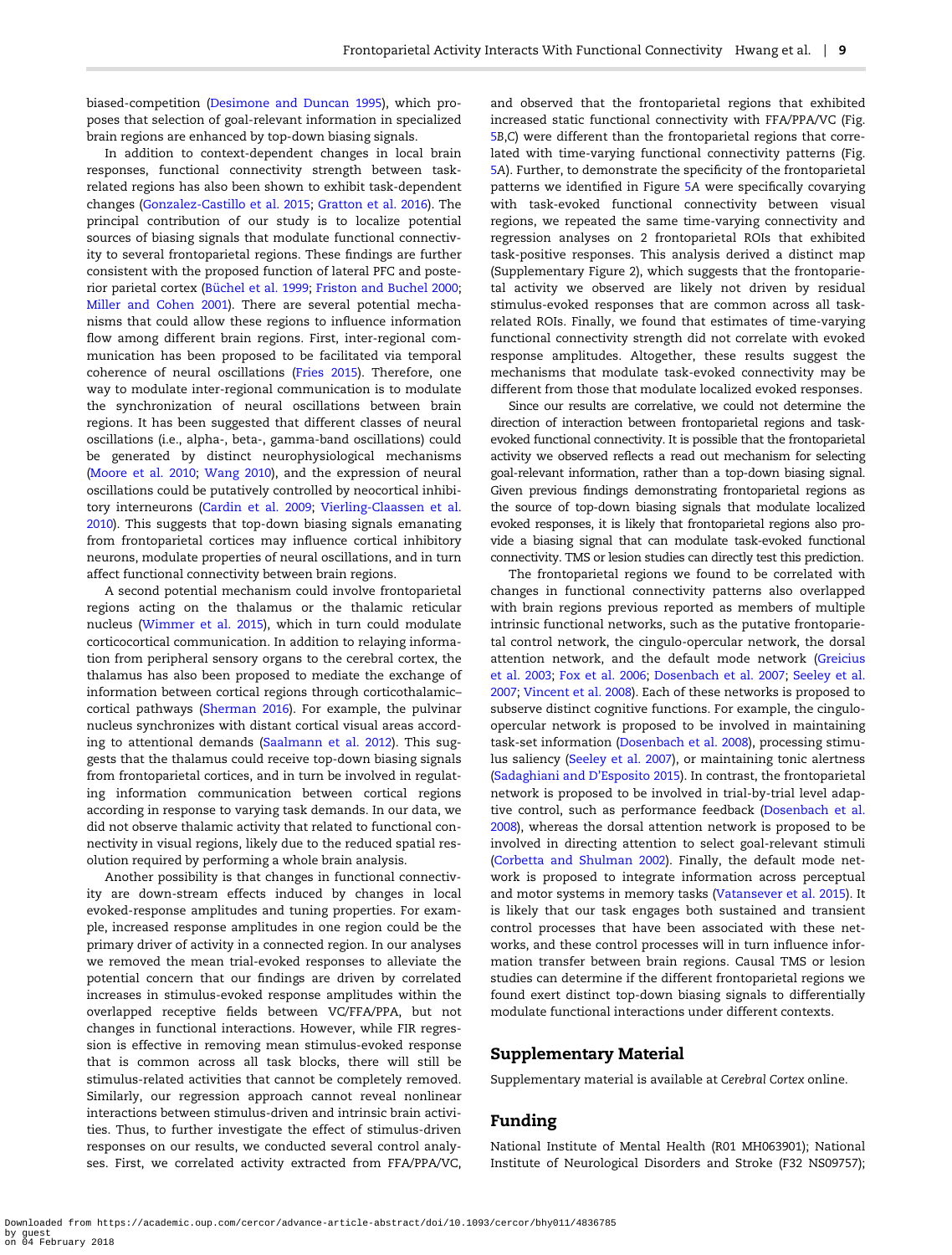<span id="page-9-0"></span>National Science Foundation Major Research Instrumentation Program (BCS-0821855).

## Notes

We thank Lara Yang and Akshay Jagadeesh for assistance in data collection. Conflict of Interest: None declared.

## References

- Al-Aidroos N, Said CP, Turk-Browne NB. 2012. Top-down attention switches coupling between low-level and high-level areas of human visual cortex. Proc Natl Acad Sci USA. 109: 14675–14680.
- Armstrong KM, Moore T. 2007. Rapid enhancement of visual cortical response discriminability by microstimulation of the frontal eye field. Proc Natl Acad Sci USA. 104: 9499–9504.
- Baldauf D, Desimone R. 2014. Neural mechanisms of objectbased attention. Science. 344:424–427.
- Bandettini PA, Cox RW. 2000. Event-related fmri contrast when using constant interstimulus interval: theory and experiment. Magn Reson Med. 43:540–548.
- Büchel C, Coull JT, Friston KJ. 1999. The predictive value of changes in effective connectivity for human learning. Science. 283:1538–1541.
- Buchel C, Friston KJ. 1997. Modulation of connectivity in visual pathways by attention: cortical interactions evaluated with structural equation modelling and fMRI. Cereb Cortex. 7: 768–778.
- Bullmore E, Sporns O. 2009. Complex brain networks: graph theoretical analysis of structural and functional systems. Nat Rev Neurosci. 10:186–198.
- Bullmore E, Sporns O. 2012. The economy of brain network organization. Nat Rev Neurosci. 13:336–349.
- Cardin J, Carlén M, Meletis K, Knoblich U, Zhang F, Deisseroth K, Tsai L, Moore C. 2009. Driving fast-spiking cells induces gamma rhythm and controls sensory responses. Nature. 459 (7247):663–667.
- Chadick JZ, Gazzaley A. 2011. Differential coupling of visual cortex with default or frontal-parietal network based on goals. Nat Neurosci. 14:830–832.
- Chen AJ, Britton M, Turner GR, Vytlacil J, Thompson TW, D'Esposito M. 2012. Goal-directed attention alters the tuning of object-based representations in extrastriate cortex. Front Hum Neurosci. 6:187.
- Cohen JR, D'Esposito M. 2016. The segregation and integration of distinct brain networks and their relationship to cognition. J Neurosci. 36:12083–12094.
- Cohen MR, Maunsell JH. 2009. Attention improves performance primarily by reducing interneuronal correlations. Nat Neurosci. 12:1594–1600.
- Cole MW, Bassett DS, Power JD, Braver TS, Petersen SE. 2014. Intrinsic and task-evoked network architectures of the human brain. Neuron. 83:238–251.
- Cole MW, Reynolds JR, Power JD, Repovs G, Anticevic A, Braver TS. 2013. Multi-task connectivity reveals flexible hubs for adaptive task control. Nat Neurosci. 16:1348–1355.
- Corbetta M, Shulman G. 2002. Control of goal-dircted and stimulus-drive attention in the brain. Nat Rev Neurosci. 3: 215–229.
- Cox RW. 1996. Afni: software for analysis and visualization of functional magnetic resonance neuroimages. Comput Biomed Res. 29:162–173.
- Dale AM, Fischl B, Sereno MI. 1999. Cortical surface-based analysis. I. Segmentation and surface reconstruction. NeuroImage. 9:179–194.
- Desimone R, Duncan J. 1995. Neural mechanisms of selective visual attention. Annu Rev Neurosci. 18:193–222.
- Destrieux C, Fischl B, Dale A, Halgren E. 2010. Automatic parcellation of human cortical gyri and sulci using standard anatomical nomenclature. NeuroImage. 53:1–15.
- Dosenbach NU, Fair DA, Cohen AL, Schlaggar BL, Petersen SE. 2008. A dual-networks architecture of top-down control. Trends Cogn Sci. 12:99–105.
- Dosenbach NU, Fair DA, Miezin FM, Cohen AL, Wenger KK, Dosenbach RA, Fox MD, Snyder AZ, Vincent JL, Raichle ME, et al. 2007. Distinct brain networks for adaptive and stable task control in humans. Proc Natl Acad Sci USA. 104: 11073–11078.
- Druzgal TJ, D'Esposito M. 2001. Activity in fusiform face area modulated as a function of working memory load. Brain Res Cogn Brain Res. 10:355–364.
- Epstein R, Harris A, Stanley D, Kanwisher N. 1999. The parahippocampal place area: recognition, navigation, or encoding? Neuron. 23:115–125.
- Feredoes E, Heinen K, Weiskopf N, Ruff C, Driver J. 2011. Causal evidence for frontal involvement in memory target maintenance by posterior brain areas during distracter interference of visual working memory. Proc Natl Acad Sci USA. 108: 17510–17515.
- Fischer J, Whitney D. 2009. Attention narrows position tuning of population responses in V1. Curr Biol. 19:1356–1361.
- Fox MD, Corbetta M, Snyder AZ, Vincent JL, Raichle ME. 2006. Spontaneous neuronal activity distinguishes human dorsal and ventral attention systems. Proc Natl Acad Sci USA. 103: 10046–10051.
- Fries P. 2015. Rhythms for cognition: communication through coherence. Neuron. 88:220–235.
- Friston KJ, Buchel C. 2000. Attentional modulation of effective connectivity from V2 to V5/MT in humans. Proc Natl Acad Sci USA. 97:7591–7596.
- Gazzaley A, Cooney JW, McEvoy K, Knight RT, D'Esposito M. 2005. Top-down enhancement and suppression of the magnitude and speed of neural activity. J Cogn Neurosci. 17: 507–517.
- Gazzaley A, Rissman J, D'Esposito M. 2004. Functional connectivity during working memory maintenance. Cogn Affect Behav Neurosci. 4:580.
- Gonzalez-Castillo J, Hoy CW, Handwerker DA, Robinson ME, Buchanan LC, Saad ZS, Bandettini PA. 2015. Tracking ongoing cognition in individuals using brief, whole-brain functional connectivity patterns. Proc Natl Acad Sci USA. 112: 8762–8767.
- Gratton C, Laumann TO, Gordon EM, Adeyemo B, Petersen SE. 2016. Evidence for two independent factors that modify brain networks to meet task goals. Cell Rep. 17: 1276–1288.
- Gregoriou GG, Gotts SJ, Zhou H, Desimone R. 2009. Highfrequency, long-range coupling between prefrontal and visual cortex during attention. Science. 324:1207–1210.
- Gregoriou GG, Rossi AF, Ungerleider LG, Desimone R. 2014. Lesions of prefrontal cortex reduce attentional modulation of neuronal responses and synchrony in V4. Nat Neurosci. 17:1003–1011.
- Greicius MD, Krasnow B, Reiss AL, Menon V. 2003. Functional connectivity in the resting brain: a network analysis of the default mode hypothesis. Proc Natl Acad USA. 100:253–258.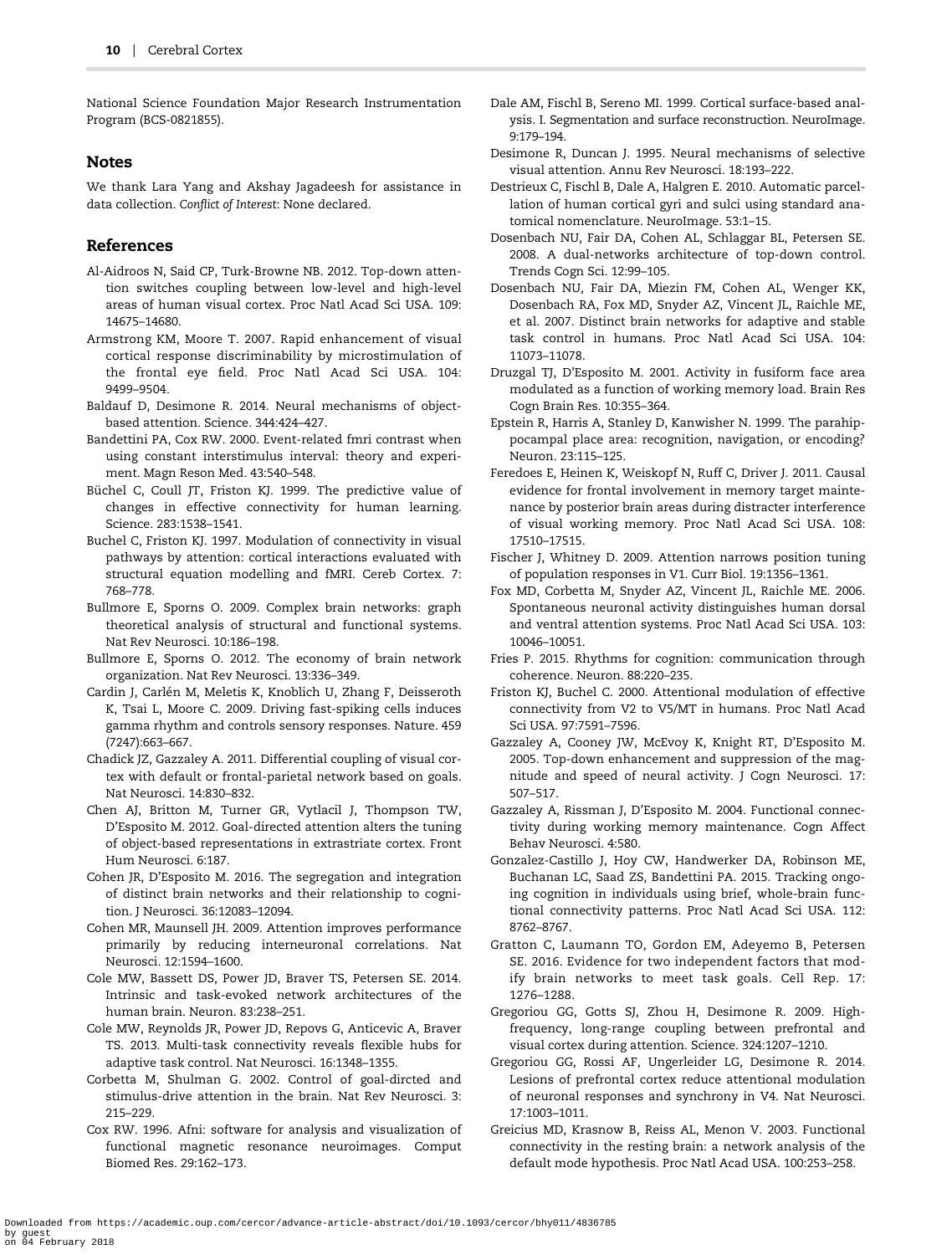- <span id="page-10-0"></span>Heinen K, Feredoes E, Weiskopf N, Ruff CC, Driver J. 2014. Direct evidence for attention-dependent influences of the frontal eye-fields on feature-responsive visual cortex. Cereb Cortex. 24:2815–2821.
- Higo T, Mars RB, Boorman ED, Buch ER, Rushworth MF. 2011. Distributed and causal influence of frontal operculum in task control. Proc Natl Acad Sci USA. 108:4230–4235.
- Honey CJ, Sporns O, Cammoun L, Gigandet X, Thiran JP, Meuli R, Hagmann P. 2009. Predicting human resting-state functional connectivity from structural connectivity. Proc Natl Acad Sci USA. 106:2035–2040.
- Julian JB, Fedorenko E, Webster J, Kanwisher N. 2012. An algorithmic method for functionally defining regions of interest in the ventral visual pathway. Neuroimage. 60: 2357–2364.
- Kanwisher N. 2010. Functional specificity in the human brain: a window into the functional architecture of the mind. Proc Natl Acad Sci USA. 107:11163–11170.
- Kanwisher N, McDermott J, Chun MM. 1997. The fusiform face area: a module in human extrastriate cortex specialized for face perception. J Neurosci. 17:4302–4311.
- Kastner S, Pinsk MA, De Weerd P, Desimone R, Ungerleider LG. 1999. Increased activity in human visual cortex during directed attention in the absence of visual stimulation. Neuron. 22:751–761.
- Kay KN, Yeatman JD. 2017. Bottom-up and top-down computations in word- and face-selective cortex. eLife. 6:e22341. [doi:10.7554/eLife.22341](http://dx.doi.org/10.7554/eLife.22341).
- Knight RT, Staines WR, Swick D, Chao LL. 1999. Prefrontal cortex regulates inhibition and excitation in distributed neural networks. Acta Psychol (Amst). 101:159–178.
- Krienen FM, Yeo BT, Buckner RL. 2014. Reconfigurable taskdependent functional coupling modes cluster around a core functional architecture. Philos Trans R Soc Lond B Biol Sci. 369. [doi:10.1098/rstb.2013.0526](http://dx.doi.org/10.1098/rstb.2013.0526).
- Lee TG, D'Esposito M. 2012. The dynamic nature of top-down signals originating from prefrontal cortex: a combined fMRI-TMS study. J Neurosci. 32:15458–15466.
- Lerner Y, Hendler T, Ben-Bashat D, Harel M, Malach R. 2001. A hierarchical axis of object processing stages in the human visual cortex. Cereb Cortex. 11:287–297.
- Liu TT, Frank LR, Wong EC, Buxton RB. 2001. Detection power, estimation efficiency, and predictability in event-related fMRI. NeuroImage. 13:759–773.
- Lorenc ES, Lee TG, Chen AJ, D'Esposito M. 2015. The effect of disruption of prefrontal cortical function with transcranial magnetic stimulation on visual working memory. Front syst Neurosci. 9:169.
- Mattar MG, Cole MW, Thompson-Schill SL, Bassett DS. 2015. A functional cartography of cognitive systems. PLoS Comput Biol. 11:e1004533.
- Miller EK, Cohen JD. 2001. An integrative theory of prefrontal cortex function. Annu Rev Neurosci. 24:167–202.
- Miller BT, D'Esposito M. 2005. Searching for "the top" in topdown control. Neuron. 48:535–538.
- Moore CI, Carlen M, Knoblich U, Cardin JA. 2010. Neocortical interneurons: from diversity, strength. Cell. 142:189–193.
- Morishima Y, Akaishi R, Yamada Y, Okuda J, Toma K, Sakai K. 2009. Task-specific signal transmission from prefrontal cortex in visual selective attention. Nat Neurosci. 12:85–91.
- Norman-Haignere SV, McCarthy G, Chun MM, Turk-Browne NB. 2012. Category-selective background connectivity in ventral visual cortex. Cereb Cortex. 22:391–402.
- O'Craven KM, Downing PE, Kanwisher N. 1999. Fmri evidence for objects as the units of attentional selection. Nature. 401: 584–587.
- Power JD, Barnes KA, Snyder AZ, Schlaggar BL, Petersen SE. 2012. Spurious but systematic correlations in functional connectivity mri networks arise from subject motion. NeuroImage. 59:2142–2154.
- Power JD, Barnes KA, Snyder AZ, Schlaggar BL, Petersen SE. 2013. Steps toward optimizing motion artifact removal in functional connectivity MRI; a reply to Carp. Neuroimage. 76:439–441.
- Power JD, Cohen AL, Nelson SM, Wig GS, Barnes KA, Church JA, Vogel AC, Laumann TO, Miezin FM, Schlaggar BL, et al. 2011. Functional network organization of the human brain. Neuron. 72:665–678.
- Ruff CC, Bestmann S, Blankenburg F, Bjoertomt O, Josephs O, Weiskopf N, Deichmann R, Driver J. 2008. Distinct causal influences of parietal versus frontal areas on human visual cortex: evidence from concurrent TMS-fMRI. Cereb Cortex. 18:817–827.
- Saalmann YB, Pinsk MA, Wang L, Li X, Kastner S. 2012. The pulvinar regulates information transmission between cortical areas based on attention demands. Science. 337:753–756.
- Sadaghiani S, D'Esposito M. 2015. Functional characterization of the cingulo-opercular network in the maintenance of tonic alertness. Cereb Cortex. 25:2763–2773.
- Seeley WW, Menon V, Schatzberg AF, Keller J, Glover GH, Kenna H, Reiss AL, Greicius MD. 2007. Dissociable intrinsic connectivity networks for salience processing and executive control. J Neurosci. 27:2349–2356.
- Serences JT, Saproo S, Scolari M, Ho T, Muftuler LT. 2009. Estimating the influence of attention on population codes in human visual cortex using voxel-based tuning functions. Neuroimage. 44:223–231.
- Sherman SM. 2016. Thalamus plays a central role in ongoing cortical functioning. Nat Neurosci. 16:533–541.
- Shine JM, Koyejo O, Bell PT, Gorgolewski KJ, Gilat M, Poldrack RA. 2015. Estimation of dynamic functional connectivity using Multiplication of Temporal Derivatives. Neuroimage. 122:399–407.
- Shine JM, Poldrack RA 2017. Principles of dynamic network reconfiguration across diverse brain states. Neuroimage.
- Smith SM, Jenkinson M, Woolrich MW, Beckmann CF, Behrens TE, Johansen-Berg H, Bannister PR, De Luca M, Drobnjak I, Flitney DE, et al. 2004. Advances in functional and structural mr image analysis and implementation as fsl. NeuroImage. 23(Suppl 1):S208–S219.
- Stephan KE, Kasper L, Harrison LM, Daunizeau J, den Ouden HE, Breakspear M, Friston KJ. 2008. Nonlinear dynamic causal models for fMRI. Neuroimage. 42:649–662.
- Van Essen DC, Anderson CH, Felleman DJ. 1992. Information processing in the primate visual system: an integrated systems perspective. Science. 255:419–422.
- Vatansever D, Menon DK, Manktelow AE, Sahakian BJ, Stamatakis EA. 2015. Default mode dynamics for global functional integration. J Neurosci. 35:15254–15262.
- Vierling-Claassen D, Cardin JA, Moore CI, Jones SR. 2010. Computational modeling of distinct neocortical oscillations driven by cell-type selective optogenetic drive: separable resonant circuits controlled by low-threshold spiking and fast-spiking interneurons. Front Hum Neurosci. 4:198.
- Vincent JL, Kahn I, Snyder AZ, Raichle ME, Buckner RL. 2008. Evidence for a frontoparietal control system revealed by